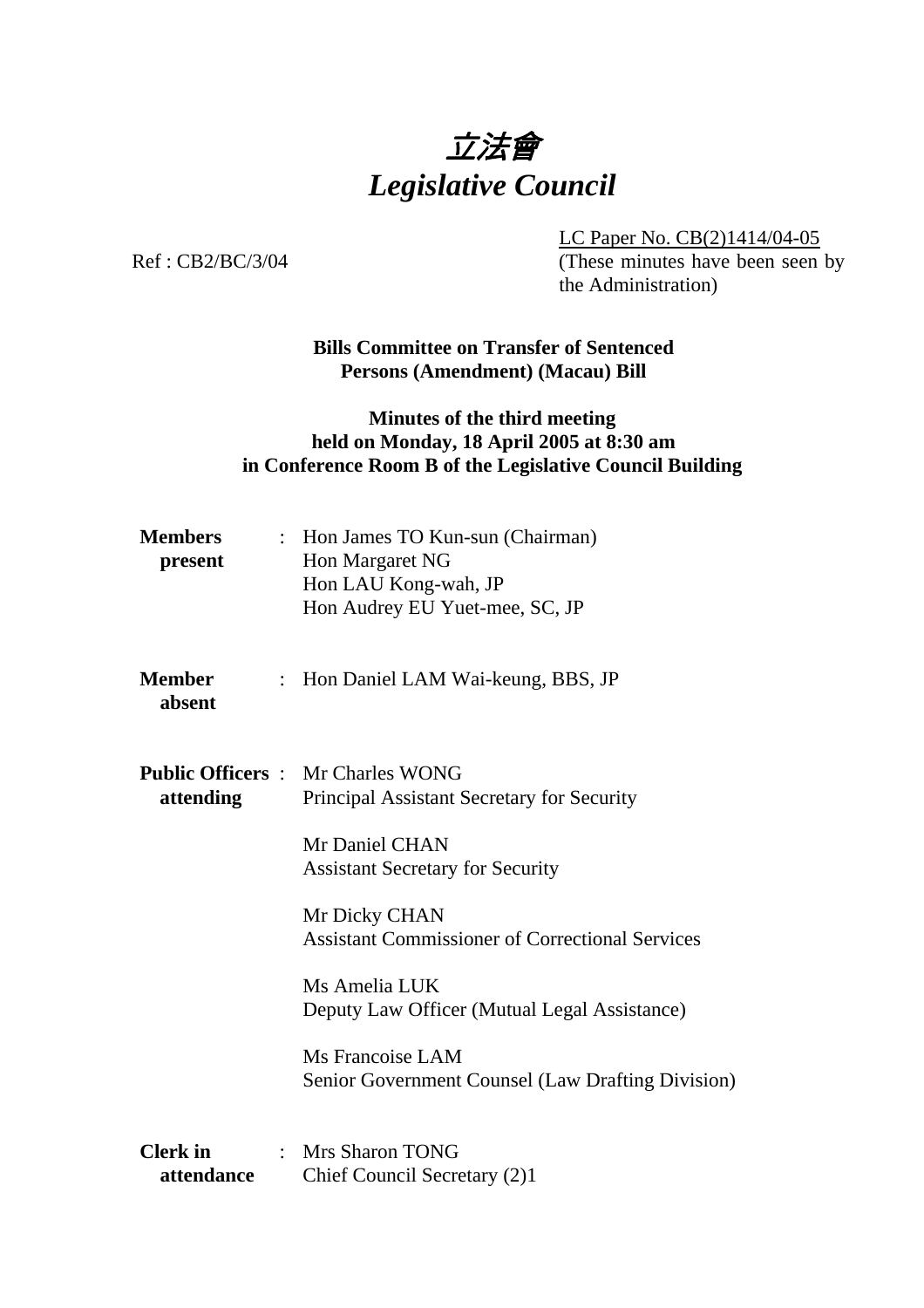| <b>Staff</b> in |  | : Mr Stephen $LAM$               |  |
|-----------------|--|----------------------------------|--|
| attendance      |  | <b>Assistant Legal Adviser 4</b> |  |

 Mr Raymond LAM Senior Council Secretary (2)5

## **I. Meeting with the Administration**

1. The Bills Committee deliberated (index of proceedings attached at **Annex**).

- 2. The Bills Committee requested the Administration to
	- (a) explain the details of adaptation of sentence, including the legal basis for adaptation and whether the provisions, if any, contravened the court's jurisdiction in sentencing, the mechanism for adaptation, and whether such adaptation had been made in the past;
	- (b) provide information on the number of sentenced persons transferred from Thailand to Hong Kong and how their remaining terms of sentence were dealt with:
	- (c) advise on the legal provisions for dealing with the remaining term of sentence of a sentenced person transferred to Hong Kong and the enforcement of the remaining sentence;
	- (d) explain the procedure for transfer of a sentenced person from Hong Kong to a receiving jurisdiction; and
	- (e) consider making clear to an applicant for transfer the rights and benefits in relation to serving his sentence in the transferring jurisdiction which would not be applicable in the receiving jurisdiction and vice versa.

3. The Administration agreed to arrange for the transfer of sentenced persons agreement between the Hong Kong Special Administrative Region and the Macau Special Administrative Region to be signed before the Bill was enacted by the Legislative Council. A copy of the signed agreement would be provided to the Bills Committee.

## **II. Date of next meeting**

4. Members agreed that the next meeting would be scheduled, pending the availability of the information to be provided by the Administration.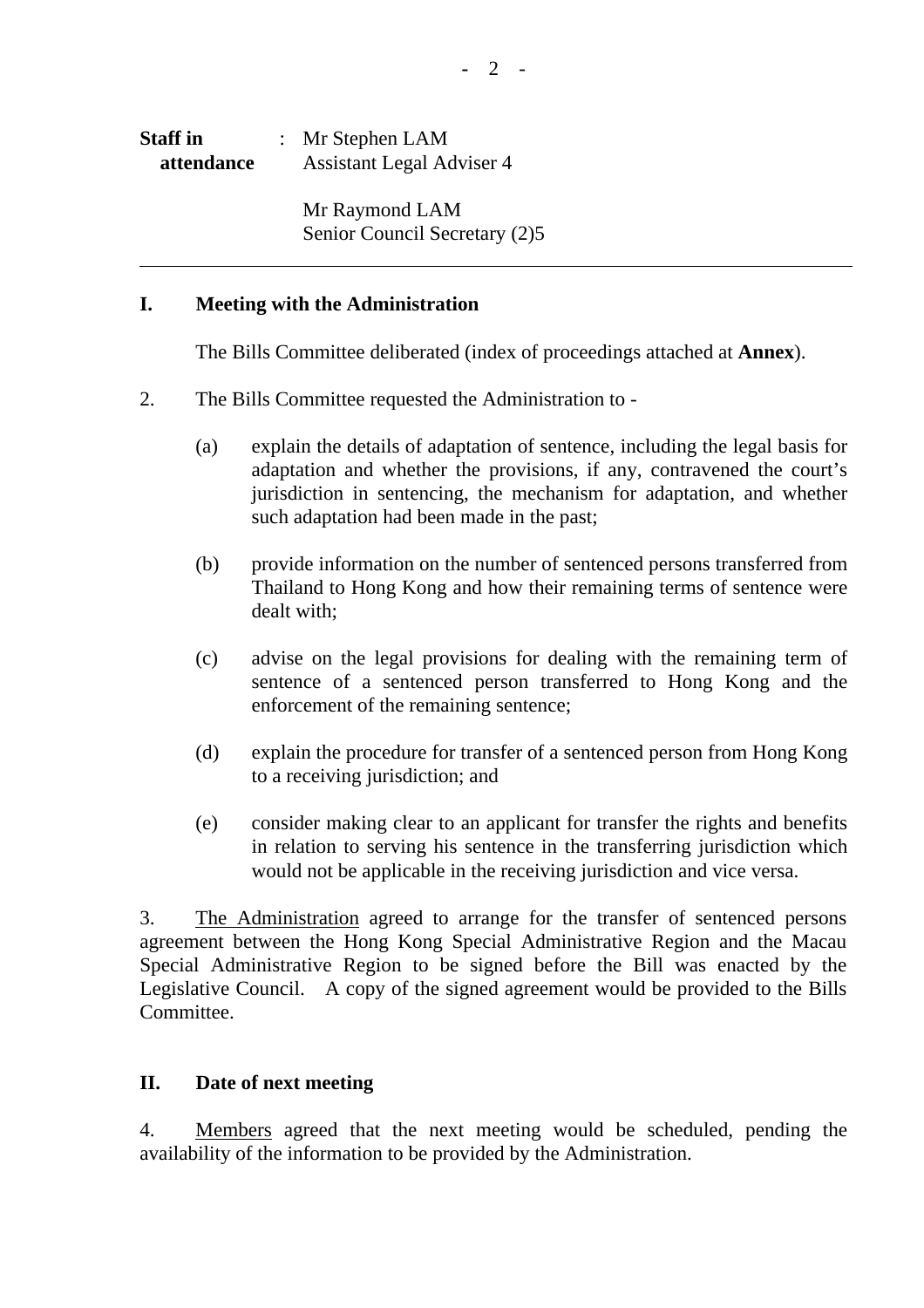5. The meeting ended at 9:45 am.

Council Business Division 2 Legislative Council Secretariat 29 April 2005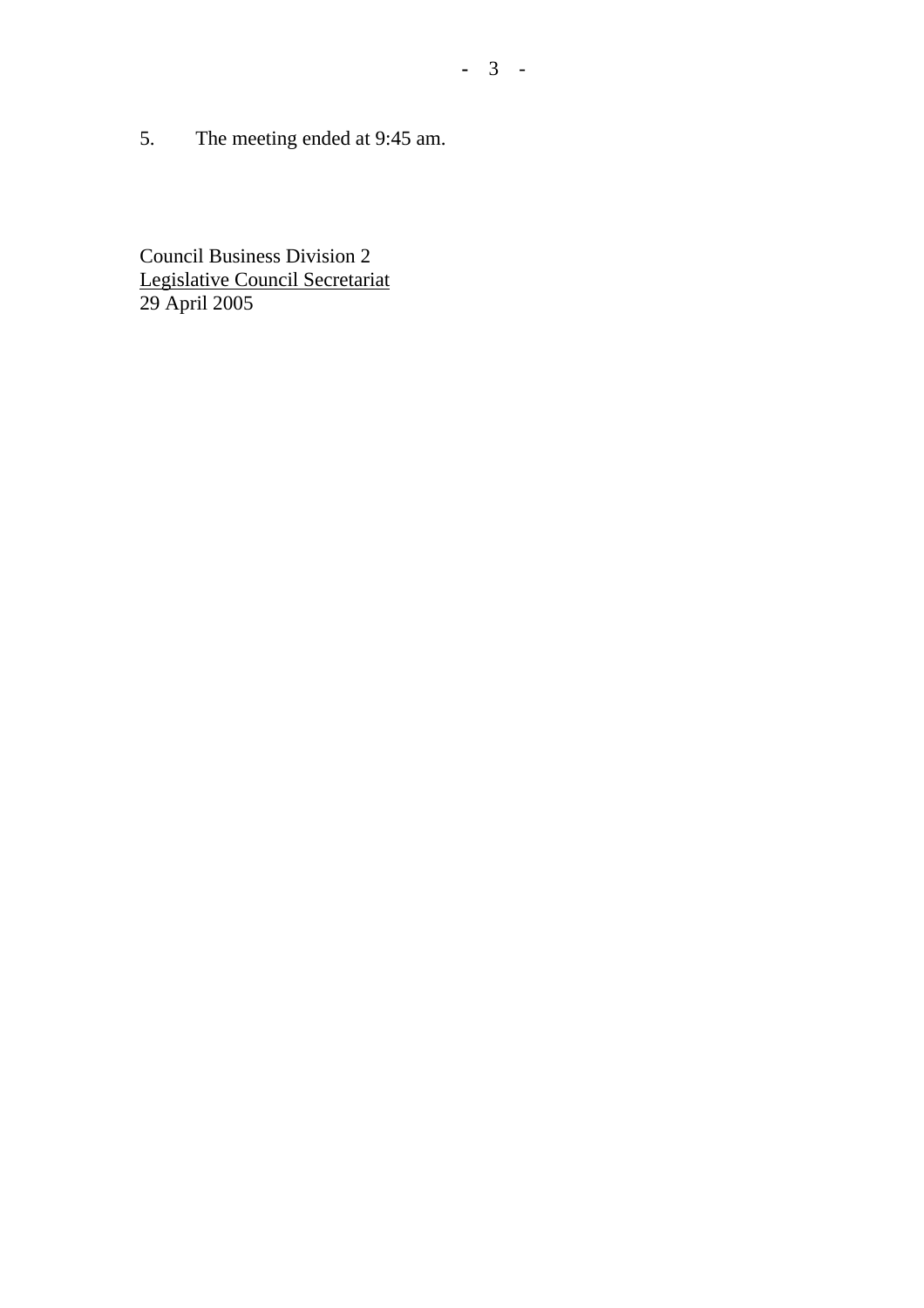## **Proceedings of the meeting of the Bills Committee on Transfer of Sentenced Persons (Amendment) (Macau) Bill on Monday, 18 April 2005 at 8:30 am in Conference Room B of the Legislative Council Building**

| <b>Time marker</b>   | <b>Speaker</b>                                                            | Subject(s)                                                                                                                                                                                                                                                                                                                                                                                                                                                                                                           | <b>Action</b><br><b>Required</b>                                                                                                                                                                                                                                                                                                                                                           |
|----------------------|---------------------------------------------------------------------------|----------------------------------------------------------------------------------------------------------------------------------------------------------------------------------------------------------------------------------------------------------------------------------------------------------------------------------------------------------------------------------------------------------------------------------------------------------------------------------------------------------------------|--------------------------------------------------------------------------------------------------------------------------------------------------------------------------------------------------------------------------------------------------------------------------------------------------------------------------------------------------------------------------------------------|
| $000000 -$<br>000233 | Chairman                                                                  | Opening remarks                                                                                                                                                                                                                                                                                                                                                                                                                                                                                                      |                                                                                                                                                                                                                                                                                                                                                                                            |
| $000234 -$<br>000644 | Admin                                                                     | Briefing on the Administration's<br>response to issues raised at the<br>second Bills Committee meeting<br>(LC Paper No. CB(2)<br>$1174/04 - 05(01)$                                                                                                                                                                                                                                                                                                                                                                  |                                                                                                                                                                                                                                                                                                                                                                                            |
| $000645 -$<br>000839 | Hon Margaret NG<br>Admin                                                  | Arranging for the transfer of<br>sentenced persons agreement<br>between the Hong Kong Special<br>Administrative Region and the<br>Macau Special Administrative<br>Region to be signed before the<br>Bill was enacted by the<br>Legislative Council and<br>providing a copy of the signed<br>agreement to the Bills<br>Committee                                                                                                                                                                                      | <b>Admin to follow up</b>                                                                                                                                                                                                                                                                                                                                                                  |
| $000840 -$<br>002639 | Hon Audrey EU<br>Admin<br>Chairman                                        | Effect of the amendments<br>proposed in clause 3 of the Bill;<br>whether the amended<br>"arrangements for the transfer<br>of sentenced persons" covered<br>arrangements for the transfer of<br>sentenced persons with Taiwan                                                                                                                                                                                                                                                                                         |                                                                                                                                                                                                                                                                                                                                                                                            |
| $002640 -$<br>005814 | Chairman<br>Hon LAU Kong-wah<br>Hon Audrey EU<br>Hon Margaret NG<br>Admin | Correspondences between Hon<br>LAU Kong-wah and the<br>Administration on the Bill;<br>making clear to an applicant for<br>transfer the rights and benefits<br>in relation to serving his<br>sentence in the transferring<br>jurisdiction which would not be<br>applicable in the receiving<br>jurisdiction and vice versa;<br>details of adaptation of<br>sentence, including the legal<br>basis for adaptation and whether<br>the provisions, if any,<br>contravened the court's<br>jurisdiction in sentencing, the | <b>Admin to consider</b><br>making clear to an<br>applicant for transfer<br>the rights and<br>benefits in relation to<br>serving his sentence<br>in the transferring<br>jurisdiction which<br>would not be<br>applicable in the<br>receiving jurisdiction<br>and vice versa; to<br>explain the details of<br>adaptation of<br>sentence, including<br>the legal basis for<br>adaptation and |